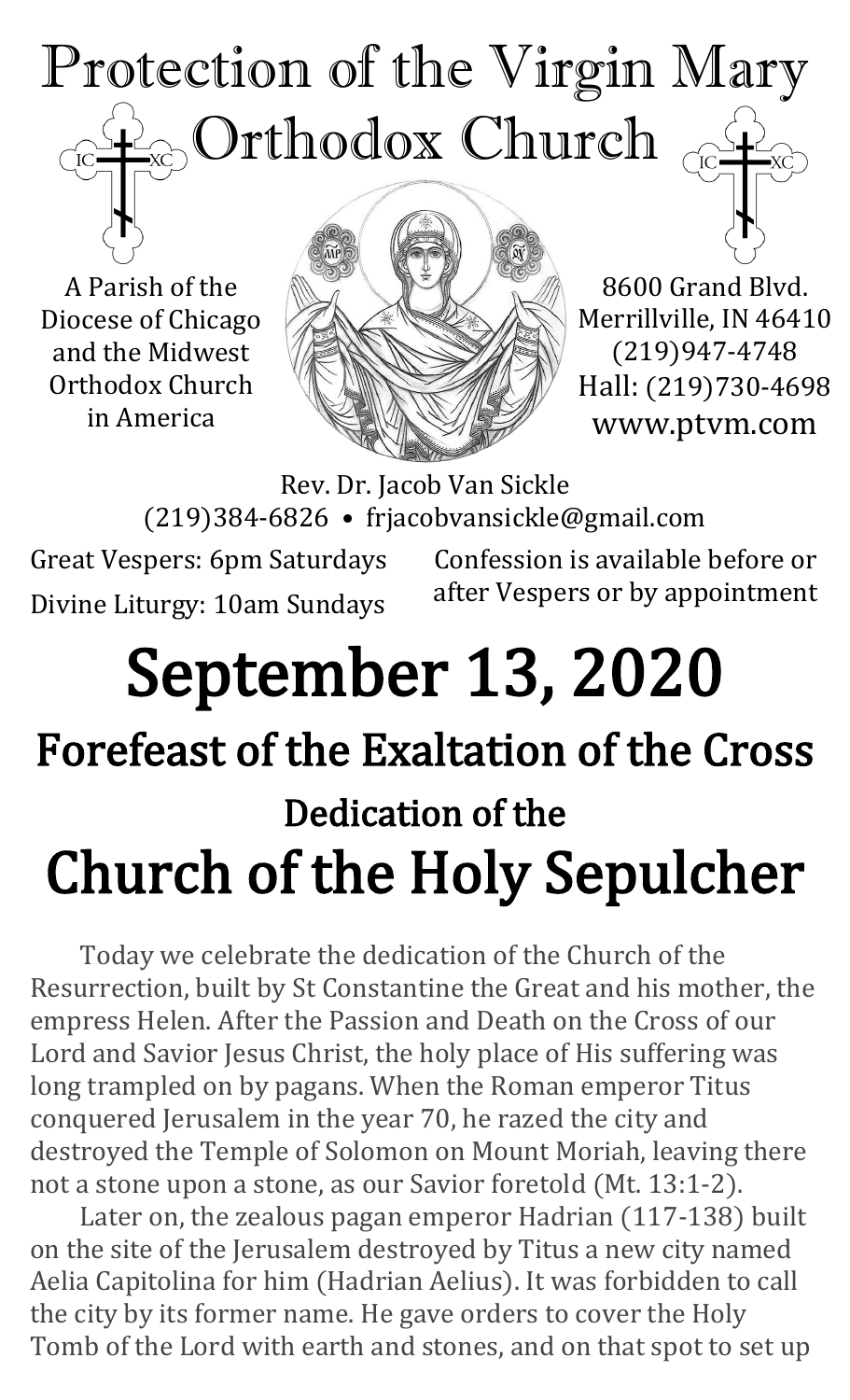an idol. On Golgotha, where the Savior was crucified, he constructed a pagan temple dedicated to the goddess Venus in 119. In Bethlehem, at the place the Savior was born, the impious emperor set up an idol of Adonis. He did all this intentionally, so that people would forget completely about Christ the Savior and that they would no longer remember the places where He lived, taught, suffered and arose in glory.

At the beginning of the reign of St Constantine (306-337), the first of the Roman emperors to recognize the Christian religion, he and his pious mother the empress Helen decided to rebuild the city of Jerusalem. They also planned to build a church on the site of the Lord's suffering and Resurrection, in order to reconsecrate and purify the places connected with memory of the Savior from the taint of pagan cults. The empress Helen journeyed to Jerusalem with a large quantity of gold, and St Constantine wrote a letter to Patriarch Macarius I (313-323), requesting him to assist her in every possible way with her task of the renewing the Christian holy places.

After her arrival in Jerusalem, St. Helen destroyed all the pagan temples and reconsecrated the places desecrated by the pagans. She was zealous to find the Cross of our Lord Jesus Christ, and she ordered the excavation of the place where the temple of Venus stood. There they discovered the Sepulcher of the Lord and Golgotha, and they also found three crosses and some nails.

In order to determine upon which of the three crosses the Savior was crucified, Patriarch Macarius gave orders to place a dead person, who was being carried to a place of burial, upon each cross in turn. When the dead person was placed on the Cross of Christ, he immediately came alive. With the greatest of joy the empress Helen and Patriarch Macarius raised up the Life-Creating Cross and displayed it to all the people standing about.

The holy empress quickly began the construction of a large church which enclosed within its walls Golgotha, the place of the Crucifixion of the Savior, and the Sepulcher of the Lord, located near each other. The Church of the Resurrection was ten years in building, and the holy empress Helen did not survive to see its completion. She returned to Constantinople, and reposed in the year 327. After her arrival in Jerusalem, the holy empress built churches in Bethlehem, on the Mount of Olives, at Gethsemane and in many other places connected with the life of the Savior and events in the New Testament.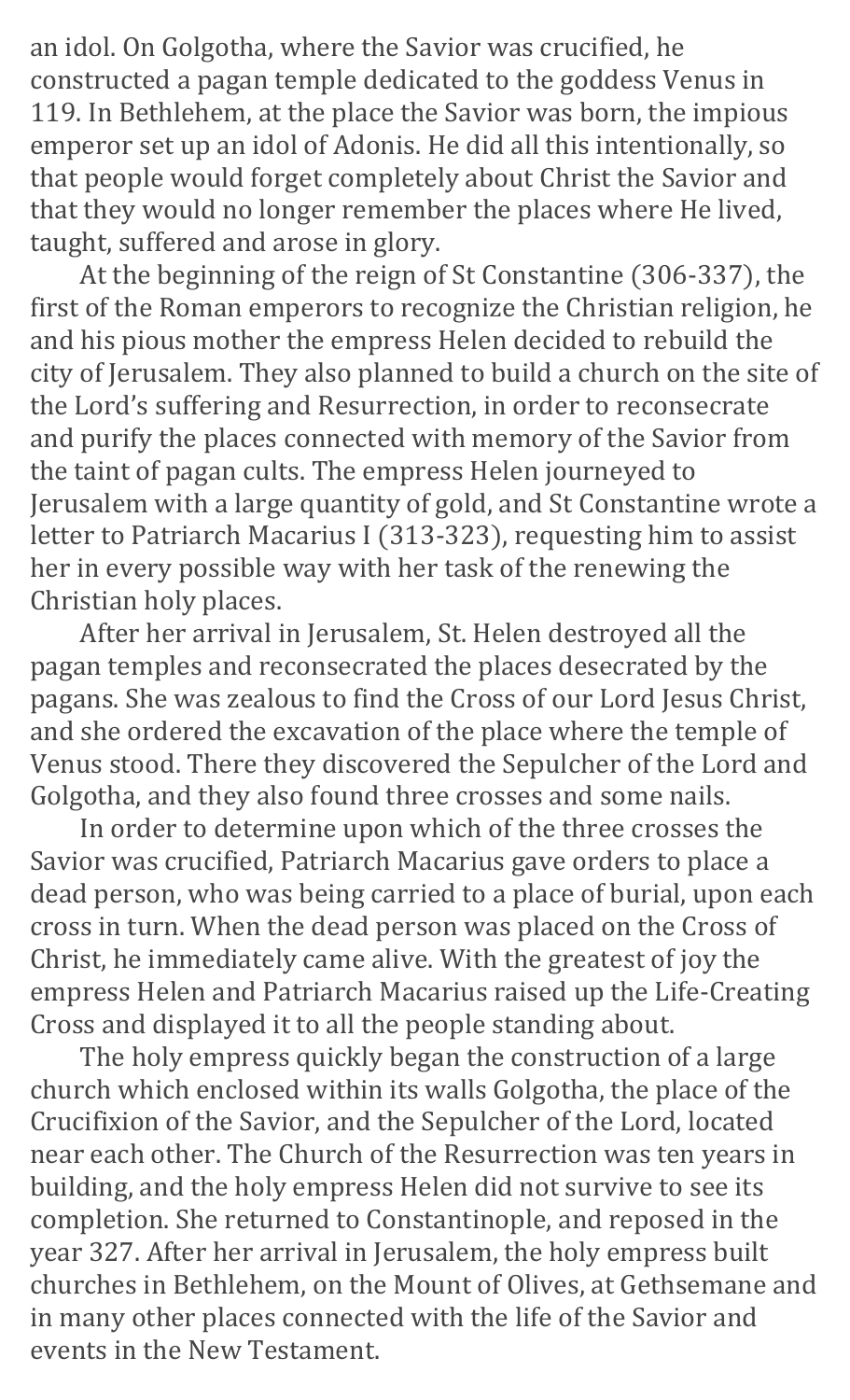The construction of the church of the Resurrection, called "Martyrion" in memory of the sufferings of the Savior, was completed in the same year as the Council of Tyre, and in the thirtieth year of the reign of St Constantine. Therefore, at the assembly of September 13, 335, the consecration of the temple was particularly solemn. Hierarchs of Christian Churches in many lands: Bythnia, Thrace, Cilicia, Cappadocia, Syria, Mesopotamia, Phoenicia, Arabia, Palestine, and Egypt, participated in the consecration of the church. The bishops who participated in the Council of Tyre, and many others, went to the consecration in Jerusalem. The Fathers of the Church established September 13 as the commemoration of this remarkable event.

# HYMNS OF THE DAY

#### Tone 5 – Resurrectional Troparion

Let us, the faithful, praise and worship the Word, co-eternal with the Father and the Spirit, born for our salvation from the Virgin; for He willed to be lifted up on the Cross in the flesh, to endure death, and to raise the dead// by His glorious Resurrection.

#### Tone 4 – Troparion for the Church of the Holy Sepulcher

You have revealed the beauty of the holy dwelling place of Your glory on earth to be like the splendor of the heavenly firmament, O Lord. Through the prayers of the Theotokos, strengthen it for ever and ever and accept our supplication which we ceaselessly offer to You therein,// the life and resurrection of all!

#### Tone 4 – Troparion of the Cross

We offer in supplication

the life-creating Cross of Your goodness, O Lord,

which You have granted to us

although we are unworthy.

Through the Theotokos, save all Orthodox Christians O only Lover of man!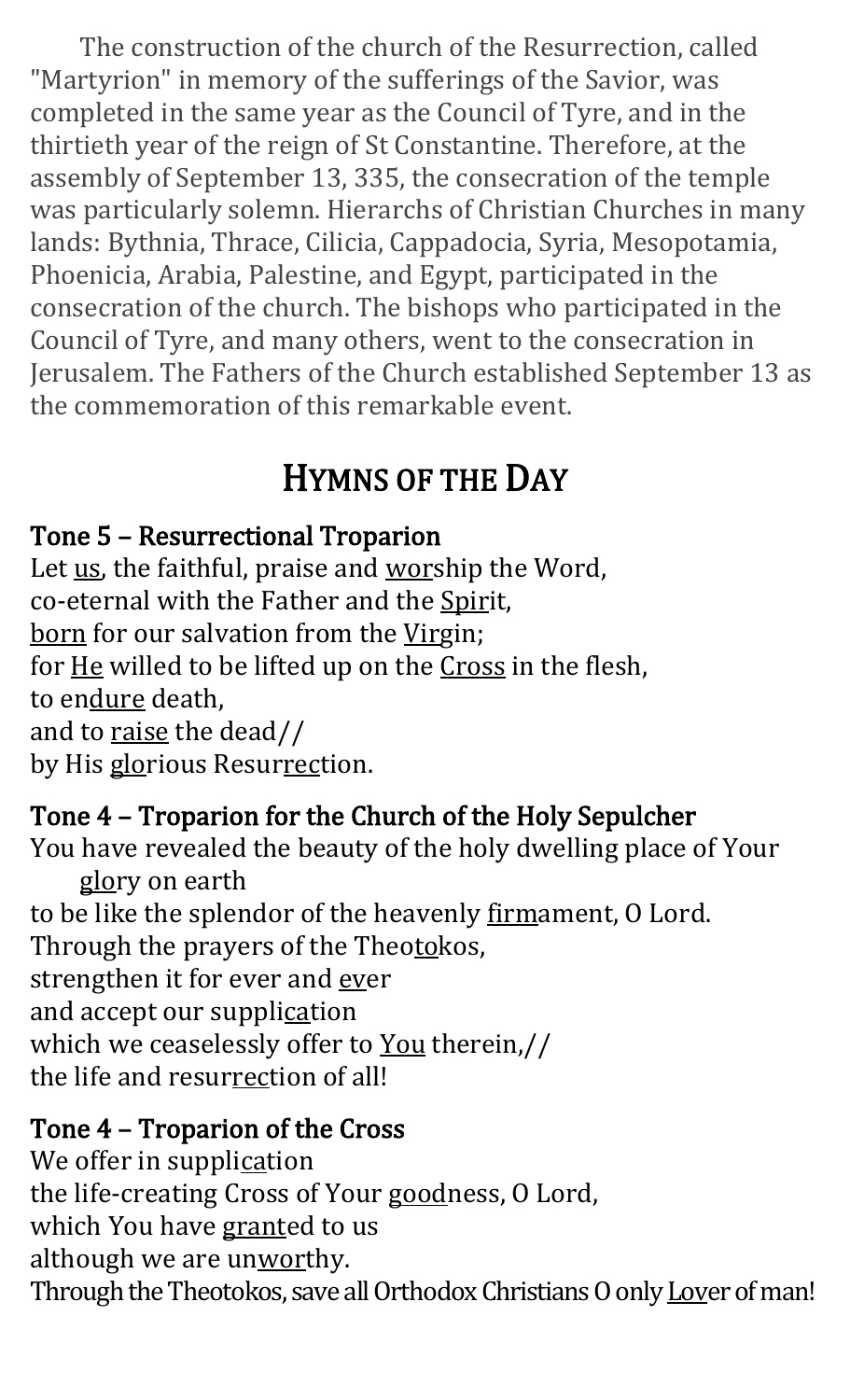Tone 5 – Resurrectional Kontakion You descended into hell, O my Savior, shattering its gates as Almighty, resurrecting the dead as Creator, and destroying the sting of death. You have delivered Adam from the curse, O Lover of Man,// and we cry to You: "O Lord, save us!"

Tone 4 – Kontakion for the Church of the Holy Sepulcher The Church has been revealed to be a heaven filled with light, which enlightens all the faithful.// Standing within it we cry: "Establish this house, O Lord!"

# SCRIPTURE READINGS

#### Tone 6 – Prokeimenon of the Cross (Psalm 27)

O Lord, save Your people, / and bless Your inheritance!

#### Tone 4 – for the Church of the Holy Sepulcher (Psalm 92)

Holiness befits Your house, O Lord, / forevermore

#### Epistle: Galatians 6.11-18 (for the Cross)

Brethren: See with what large letters I have written to you with my own hand! As many as desire to make a good showing in the flesh, these would compel you to be circumcised, only that they may not suffer persecution for the cross of Christ. For not even those who are circumcised keep the law, but they desire to have you circumcised that they may boast in your flesh. But God forbid that I should boast except in the cross of our Lord Jesus Christ, by whom the world has been crucified to me, and I to the world. For in Christ Jesus neither circumcision nor uncircumcision avails anything, but a new creation. And as many as walk according to this rule, peace and mercy be upon them, and upon the Israel of God. From now on let no one trouble me, for I bear in my body the marks of the Lord Jesus. Brethren, the grace of our Lord Jesus Christ be with your spirit. Amen.

#### 2 Corinthians 1.21-2.4 (Sunday)

It is God who establishes us with you in Christ, and has anointed us, and who has also sealed us and given us His Spirit in our hearts as a guarantee. But I call God as witness against my soul, that it was to spare you that I refrained from coming again to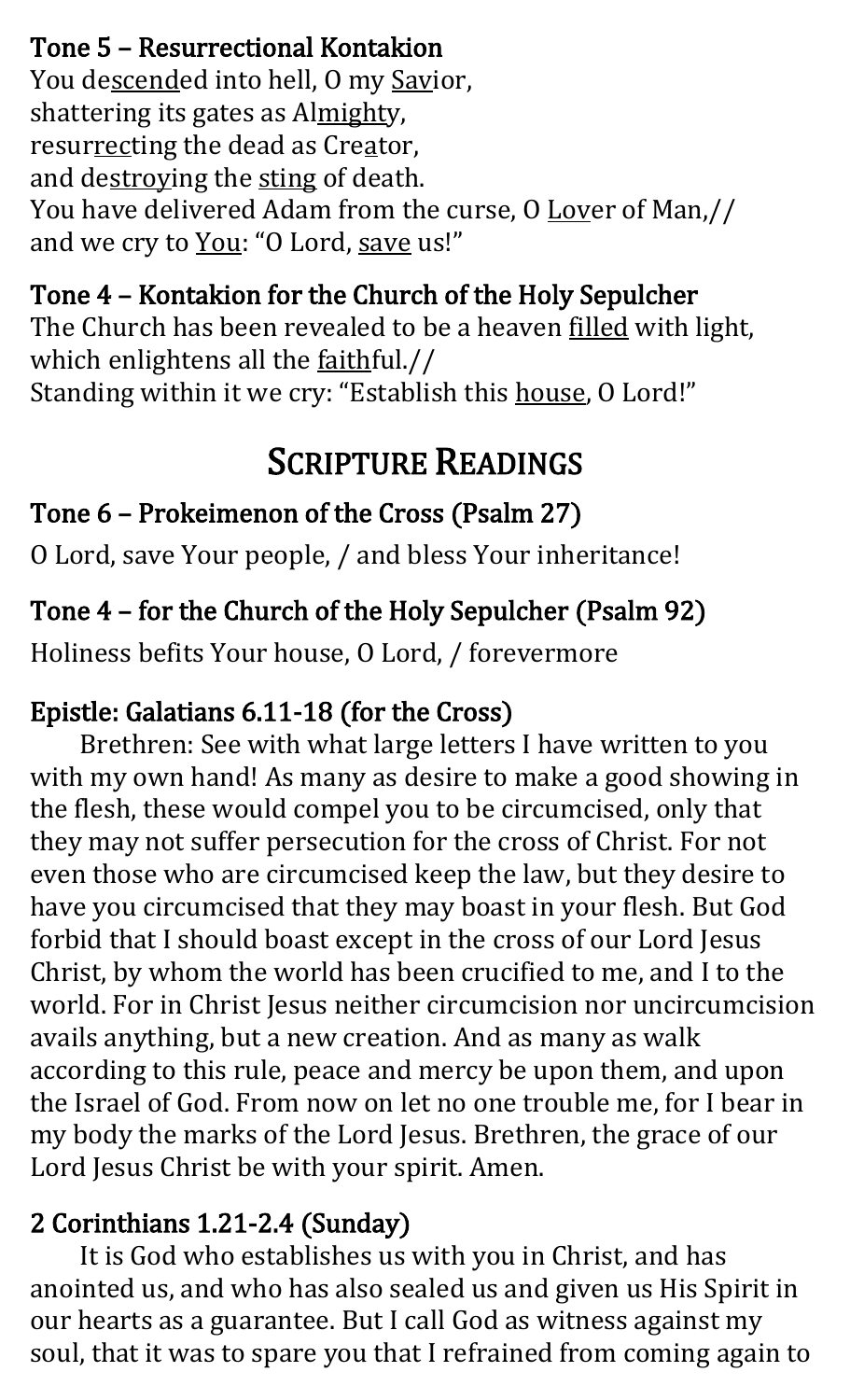Corinth. Not that we have dominion over your faith, but we are fellow workers with you for your joy; for by faith you stand.

But I determined for myself that I would not come again to you in sorrow. For if I make you sorrowful, then who is there to make me glad when you who would have done so are saddened by me? And I wrote as I did to you so that when I came, I would not have sorrow over those from whom I ought to have joy, having confidence in you all that my joy would be your joy. For I wrote to you out of much affliction and anguish of heart, with many tears, not that you should be grieved, but that you might know the love which I have so abundantly for you.

#### Hebrews 3.1-4 (Dedication of the Church)

Holy brethren, partakers of the heavenly calling: consider the Apostle and High Priest of our confession, Christ Jesus, who was faithful to Him who appointed Him, as Moses also was faithful in all His house. For this One has been counted worthy of more glory than Moses, inasmuch as He who built the house has more honor than the house. For every house is built by someone, but He who built all things is God.

#### Gospel: John 3.13-17 (Sunday before the Cross)

The Lord said to the Jews who came to Him: "No one has ascended to heaven but He who came down from heaven, that is, the Son of Man who is in heaven. And as Moses lifted up the serpent in the wilderness, even so must the Son of Man be lifted up, that whoever believes in Him should not perish but have eternal life. For God so loved the world that He gave His only begotten Son, that whoever believes in Him should not perish but have everlasting life. For God did not send His Son into the world to condemn the world, but that the world through Him might be saved."

#### Matthew 22.1-14 (Sunday)

Jesus answered and spoke to them again by parables and said: "The kingdom of heaven is like a certain king who arranged a marriage for his son, and sent out his servants to call those who were invited to the wedding; and they were not willing to come.

"Again, he sent out other servants, saying, 'Tell those who are invited, "See, I have prepared my dinner; my oxen and fatted cattle are killed, and all things are ready. Come to the wedding."'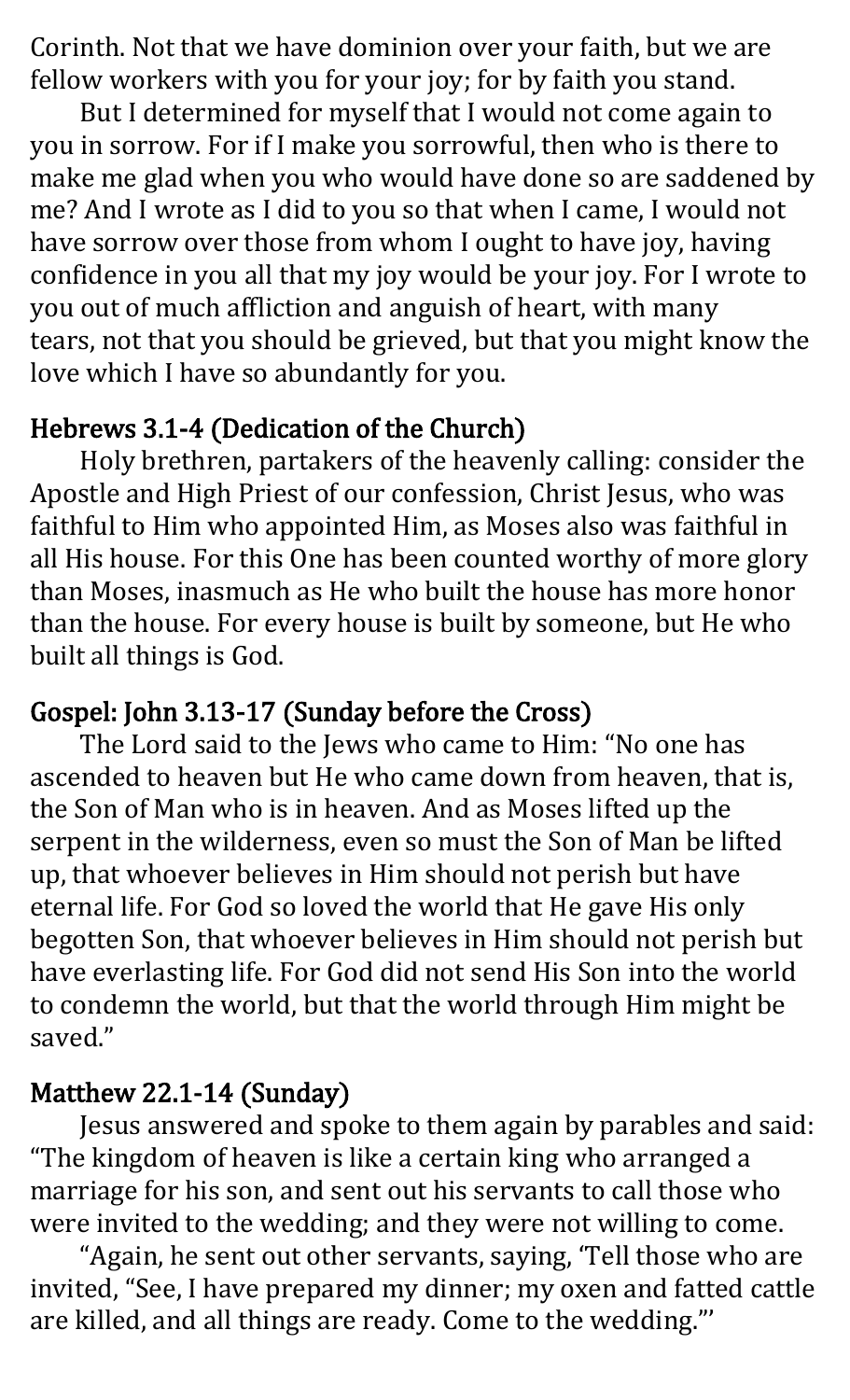But they made light of it and went their ways, one to his own farm, another to his business. And the rest seized his servants, treated them spitefully, and killed them. But when the king heard about it, he was furious. And he sent out his armies, destroyed those murderers, and burned up their city.

Then he said to his servants, 'The wedding is ready, but those who were invited were not worthy. Therefore, go into the highways, and as many as you find, invite to the wedding.'

So those servants went out into the highways and gathered together all whom they found, both bad and good. And the wedding hall was filled with guests.

But when the king came in to see the guests, he saw a man there who did not have on a wedding garment. So, he said to him, 'Friend, how did you come in here without a wedding garment?' And he was speechless. Then the king said to the servants, 'Bind him hand and foot, take him away, and cast him into outer darkness; there will be weeping and gnashing of teeth.' For many are called, but few are chosen."

#### Matthew 16.13-18 (Dedication of the Church)

When Jesus came into the region of Caesarea Philippi, He asked His disciples, saying, "Who do men say that I, the Son of Man, am?"

So they said, "Some say John the Baptist, some Elijah, and others Jeremiah or one of the prophets."

He said to them, "But who do you say that I am?"

Simon Peter answered and said, "You are the Christ, the Son of the living God."

Jesus answered and said to him, "Blessed are you, Simon Bar-Jonah, for flesh and blood has not revealed this to you, but My Father who is in heaven. And I also say to you that you are Peter, and on this rock I will build My church, and the gates of Hades shall not prevail against it."

## WE REMEMBER IN PRAYER

Ev.Mem. Joseph Callas ('95) Alex Lesak ('62) Jacob Osipchuk ('46)

Michael Aderychoff ('40) Mary Polk ('23) Stephen Vuchkovich ('13)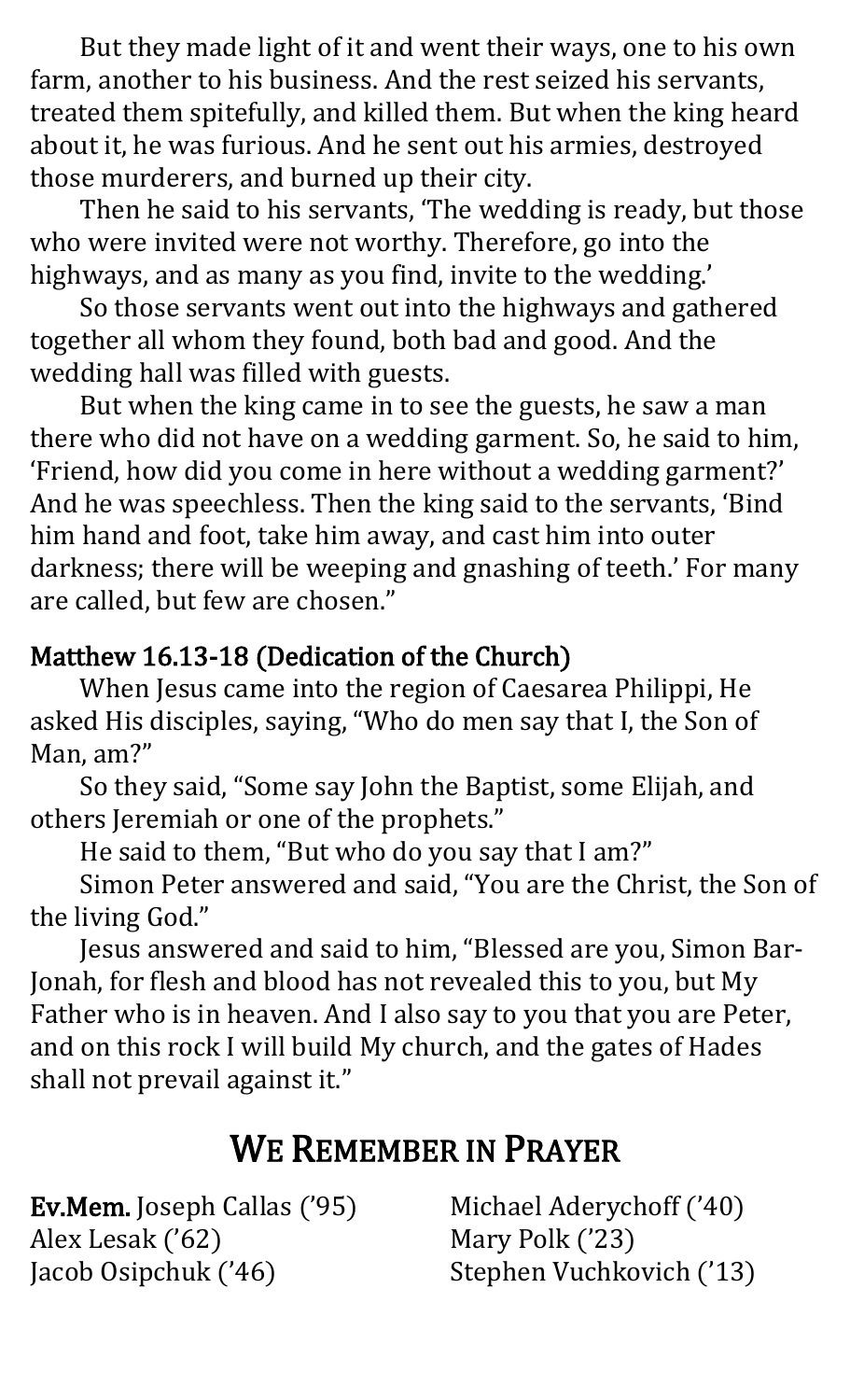| Health & Salv.  | Christine      | Dushawna        |
|-----------------|----------------|-----------------|
| Met. Theodosius | Linda          | Daniel          |
| Archpr. Peter   | Larry          | Anthony         |
| Archpr. John    | Rollie         | Janet           |
| Mat. Margaret   | Joseph         | Daryl           |
| Mat. Anne       | Nadia          | Diane           |
| Pr. Christopher | Daniel         | Carla           |
| Mat. Jennifer   | <b>Brendan</b> | Susan           |
| Andrew          | Sharon         | Timothy         |
| Gideon          | Michael        | William         |
| Kevin           | Janie          | Paul            |
| $\lceil$ on     | Tanya          | Joseph          |
| Tanya           | Christopher    | Claudia         |
| Jovan           | Nina           | Tom             |
| Julia           | Renee          | <b>Beth</b>     |
| Warren          | Carissa        | Elizabeth       |
| Tom             | Cynthia        | Snezana         |
| Tina            | John           | Nathan          |
| <b>Brittany</b> | Vern           | Kara            |
| Jennifer        | Olga           | Ryan            |
| Gail            | Mark           | <b>Barabara</b> |
| Stacy           | Jerry          | Thomas          |
| Jeramie         | Michael        | Carol           |
| Olivia          | Janice         | Christine       |
| Parker          | Victoria       | N.Ill. Lauren   |

\*If you know someone who needs prayer, please give their name to Fr Jacob

### ANNOUNCEMENTS

We continue to take precautions during the present health crisis. Everyone except celebrants and choir must be masked and maintain distance between groups. Our older members and those with complicating health conditions are encouraged to take advantage of weekday Liturgies. The next will be tomorrow, Sept 14, for the Exaltation of the Cross.

For Bible Study this week, read Revelation 3-4.

Thank you so much to the more than dozen people who came yesterday morning for our Fall outdoor Clean-up. So much was accomplished, in spite of poor weather.